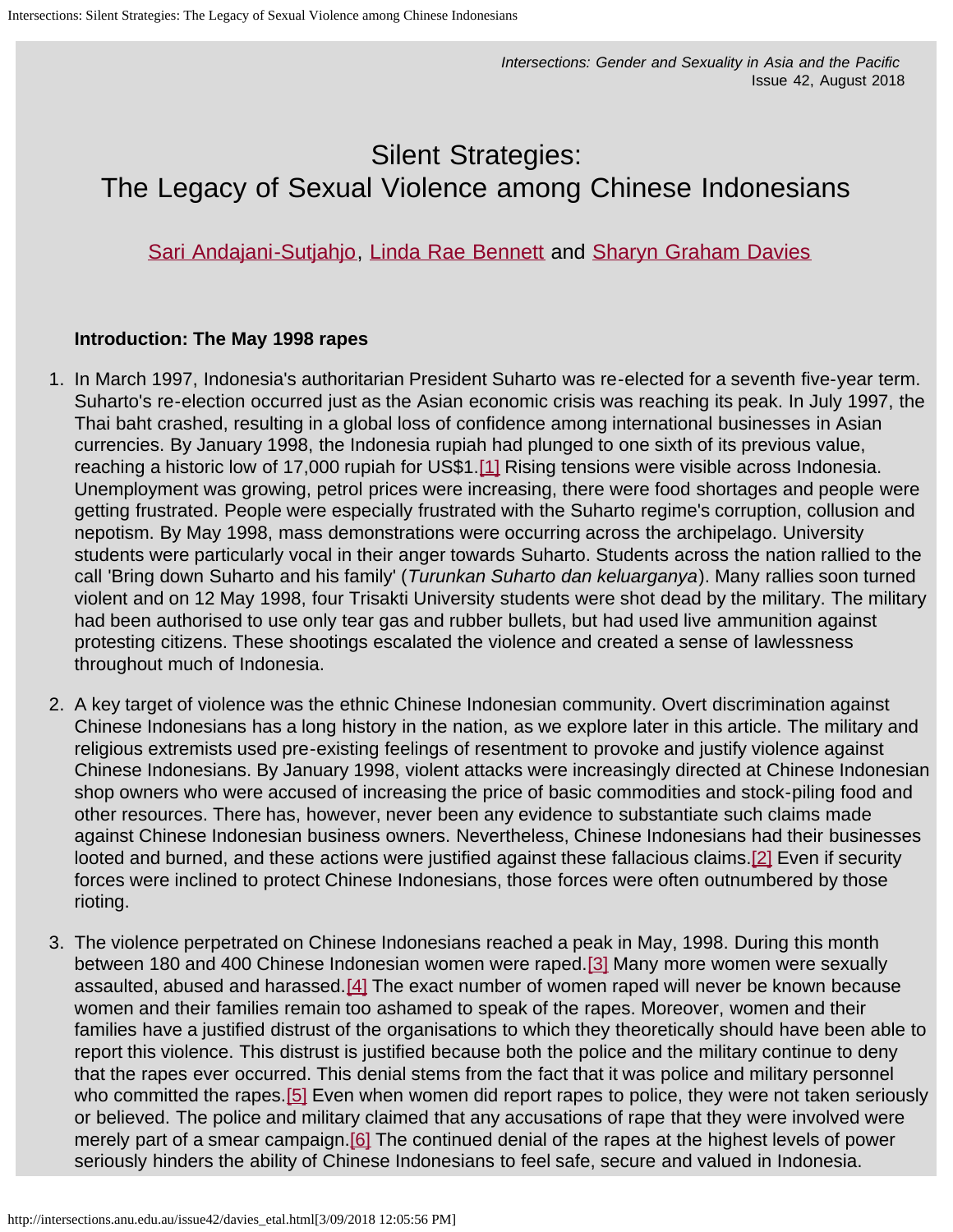4. This article examines the ongoing impact of the May 1998, rapes on Chinese Indonesians. The article is divided into four sections. We first outline our theoretical framework, which incorporates the heuristic of silence. Second, we explore the history of Chinese positionality in Indonesia. Third, we discuss our methods. Fourth, we examine how Chinese Indonesians use silence to reduce perceived threats of future sexual violence. In the conclusion we argue that strategies of silences are deployed by Chinese Indonesians to reduce ongoing levels of fear.

## **Silence**

- <span id="page-1-0"></span>5. Silence is characterised conventionally as an absence; an absence of sound, an absence of speech. Postmodern scholarship though has rethought silence as something tangible. For instance, silence can reify personhood and dispossession. Luce Irigaray's (1985) work is relevant here as it investigates the silence that is woman, where woman is produced through patriarchy and where her own needs, desires, interests and indeed her very self, is silenced.[\[7\]](#page-8-6) Women are silenced politically, geographically and socially, and kept outside hegemonic power structures alongside those others (poor, disabled, racialised) who cannot speak.<sup>[\[8\]](#page-8-7)</sup> Silence can thus perpetuate regimes of power and result in violent oppression.<sup>[\[9\]](#page-8-8)</sup> Adrienne Rich poetically reveals how 'cartographies of silence' are a form of historical repression.[\[10\]](#page-8-9) Silences can thus be thought of not as absences of sound and voice, but forms of structural violence.[\[11\]](#page-8-10)
- <span id="page-1-5"></span><span id="page-1-4"></span><span id="page-1-3"></span><span id="page-1-2"></span><span id="page-1-1"></span>6. Silence can also be read as a form of power. Michel Foucault's (1976) work shows that silence can be forcefully leveraged against an adversary.[\[12\]](#page-9-0) Silence can be an expression of agency over one's life, a display of rights and individual sovereignty. Silence can represent one's ability to escape formation and surveillance and exist elsewhere, beyond the order of law.[\[13\]](#page-9-1) Silence may not be the absence of thought, but an active choice of action to suppress pain, emotion, or a way to deal with an extraordinary reality beyond what language can convey.
- <span id="page-1-7"></span><span id="page-1-6"></span>7. In keeping with the notion of silence as power, Jane Parpart (2010) argues that the discursive conditions determining who can and cannot speak reflect also an expression of agency.[\[14\]](#page-9-2) Silence then can be an expression of agency as an empowered and wise choice often made in conflict-ridden social environments. The danger of associating silence solely with violence and oppression, then, is that it potentially ignores other modalities of agency that manifest themselves as silence. This reading of silence can empower narratives of women's historical suffering, passivity, docility and submission in a patriarchal world[.\[15\]](#page-9-3) Wendy Brown also acknowledges this dual modality of silence, first as a way of dealing with something that is beyond language and second as a reflection of one's defence mechanism against suffering and the preservation of self.<sup>[16]</sup> Silence can be an aesthetic with divisions of visible and invisible, audible and inaudible. [17] The meaning of silence is also socially constructed and may be valued in some cultures and not in others: is speaking for the silent an act of reinstating oppression?[\[18\]](#page-9-6) The meanings of silence vary cross-culturally.<sup>[19]</sup> For instance, in Lombok, Indonesia, women working in the tourist industry choose silence as a response to sexual harassment because they do not want to give the men who harass them any attention. As such, it is not an oppressive silence but a deliberate message sent by the women through silence.[\[20\]](#page-9-8)
- <span id="page-1-14"></span><span id="page-1-13"></span><span id="page-1-12"></span><span id="page-1-11"></span><span id="page-1-10"></span><span id="page-1-9"></span><span id="page-1-8"></span>8. We have then two notions of silence: silence as a way to perpetuate subordination of the other; and silence as the display of individual sovereignty. These are not mutually exclusive. The silencing by the state of others through violence or mere ignorance can provoke resistance from subalterns. Here, Patrick Hanafin notes, silence reflects the power of resistance residing in the paradoxical state of being 'nobody,' 'in becoming nothing', and being 'imperceptible.'[\[21\]](#page-9-9) Mahatma Ghandi's nonviolent social protest through silence manifested as resistance is a notable exemplar here.[\[22\]](#page-9-10) In respect to Indonesia, silence has been deployed as a political strategy to undermine Chinese Indonesians and as a strategy by Chinese Indonesians to forge a life in Indonesia. We acknowledge these multiple meanings and uses of silence,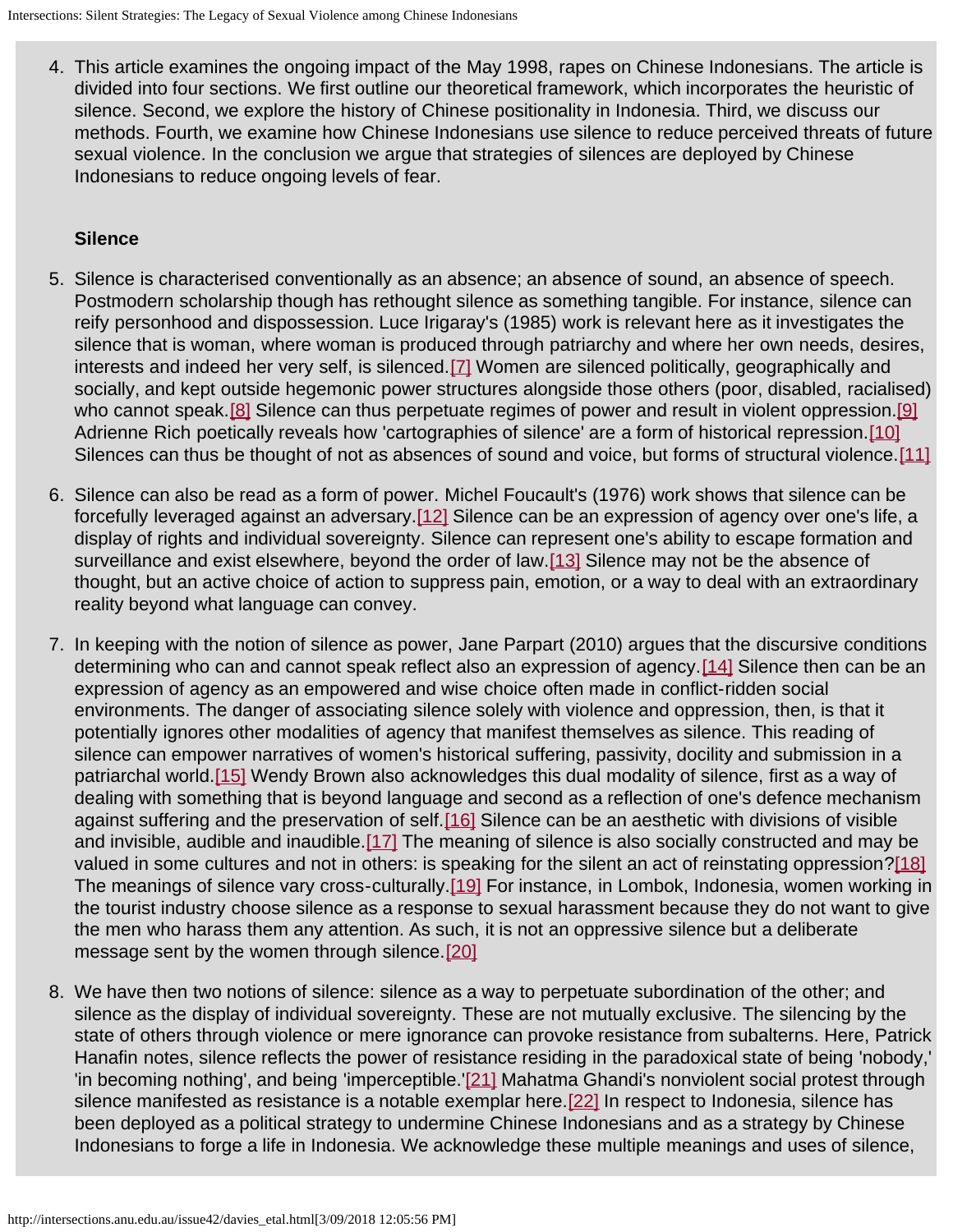noting its complexity. In this article we expand on what we call strategies of silence in a manner that also acknowledges the body and physicality as key sites of silence, which moves beyond the narrow idea of silence as only pertaining to voice or sound. Before examining how strategies of silence are used by Chinese Indonesians in response to the May 1998 rapes, we turn first to analyse the contentious position of Chinese Indonesians in Indonesia.

## **Chinese Indonesians**

- <span id="page-2-1"></span><span id="page-2-0"></span>9. The position of Chinese Indonesians in Indonesia has long been fraught.[\[23\]](#page-9-11) When Suharto came to power in a coup in 1965 he introduced a comprehensive policy legitimising systemic violence towards ethnic Chinese, many of whom had lived in Indonesia for generations. Chinese language schools were banned in 1966.[\[24\]](#page-9-12) People were forced to change their 'Chinese sounding' names to Indonesian ones. The number of Chinese Indonesians who were able to join political parties was severely restricted and Chinese Indonesians were not permitted to serve in Suharto's government.[\[25\]](#page-9-13) Chinese Indonesians were discouraged from attending public universities with their number capped at 10 per cent of the student body.<sup>[26]</sup> With such restrictions it is little wonder that Chinese Indonesians primarily turned to the market economy to make a living.
- <span id="page-2-7"></span><span id="page-2-6"></span><span id="page-2-5"></span><span id="page-2-4"></span><span id="page-2-3"></span><span id="page-2-2"></span>10. In 1995, it was estimated that 73 per cent of all publicly listed Indonesian companies were owned by Chinese Indonesians.[\[27\]](#page-9-15) Chinese Indonesians at this time made up just 2 per cent of the total Indonesian population.[\[28\]](#page-9-16) It should be noted that Chinese Indonesians are not an homogenous group and while there are many similarities across the country Chinese Indonesian communities include people of various religious and socio-economic statuses.[\[29\]](#page-9-17) The visibility of Chinese Indonesians in the economic domain, alongside their absence in political, media and educational domains, meant that Chinese Indonesians became an easy target to blame for the economic crisis.[\[30\]](#page-9-18) The wealth of many Chinese Indonesians led people to accuse them of being in collaboration with Suharto's corrupt regime. Discrimination against Chinese Indonesians had begun as early as the 1800s, [\[31\]](#page-9-19) but the two most violent events occurred in 1965, when a massacre of Chinese Indonesians occurred[,\[32\]](#page-9-20) and again in May 1998, with the mass rape of Chinese Indonesian women. Before we turn to analyse the stories of women living through this latter event, we outline our methods.

## <span id="page-2-9"></span><span id="page-2-8"></span>**Methods**

- 11. Exploring the legacy of the May 1998 rapes among Chinese Indonesians was the objective driving this research and underpinned the submission of a research proposal to the New Zealand Peace and Disarmament Trust (PADET). Following the award of funds, Sari Andajani-Sutjahjo conducted in-depth interviews in November and December 2013, with 17 Chinese Indonesians who lived through the May 1998 riots. Our research design explicitly excluded women rape survivors in order to avoid retraumatising these women. Most interviewees, however, had family members who witnessed or had been targets of sexual violence. Participants were aged between 30 and 70, and all were Christian. All except two identified as Chinese Indonesian. The remaining two women identified as *campuran*, or of mixed Chinese and Indonesian heritage.
- 12. Eleven participants were women and six were men. While four women were single, the remainder were married. Two married couples were interviewed jointly. It is not unusual for Chinese Indonesians to be highly educated and aspire to postgraduate studies, despite prior exclusion from public universities. The high level of education is reflected in the fact that all participants were tertiary educated and half held postgraduate degrees. All but one participant resided in Jakarta and all but one participant had witnessed the May 1998 riots first hand. Several informants were teenagers at the time. One female participant lived outside Jakarta at the time of the riots but was aware of the violence through media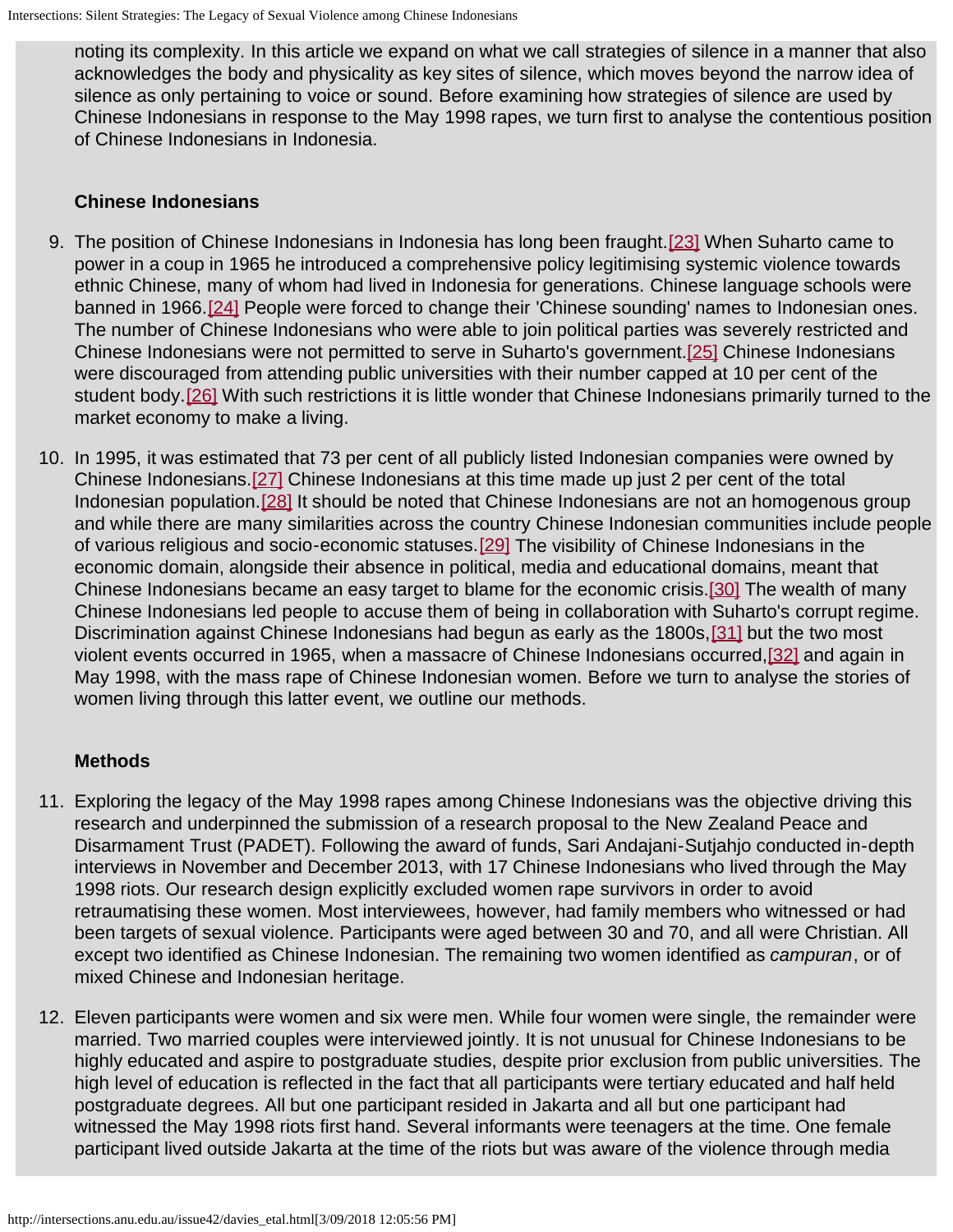reports and the anxiety she witnessed among family and friends. Most participants had lived around the epicentre of the riots including in Trisakti, Tangerang and Glodok, an area known as Jakarta's Chinatown. All participants were born in Indonesia and were third or fourth generation Chinese Indonesians. Only one participant, a 70-year-old man, was able to fluently speak a Chinese dialect. The remaining participants were not fluent in any Chinese dialect, and were unable to read or write Chinese scripts. All interviews were conducted in Indonesian. All names used in this article are pseudonyms.

- 13. Interview respondents were recruited through Andajani-Sutjahjo's social networks in Jakarta. Recruitment was also initiated via visits to a private university in Jakarta and by distributing information about the study to university staff. The criteria for participation included: being over 18 years of age; having lived in Indonesia during the May 1998 riots; and identifying as Chinese Indonesian. A number of academics first volunteered to participate and this led to recruitment of other participants via snowballing. Our qualitative sample represents those people who felt confident engaging with the difficult topics of ethnic and sexual violence and its impact on Chinese Indonesians.
- 14. Several interviews were conducted in cafes in Chinatown or in a local Buddhist temple, while others were conducted in participants' homes or at the university campus. Interviews lasted between 60 and 90 minutes and were audio recorded with consent. They were then transcribed and analysed in Indonesian. Relevant quotes were translated into English for this paper.
- 15. As this article is concerned with the intersection of identity politics and violence, it is relevant to acknowledge the authors' subjectivities and experiences of ethnic violence, and the impact this had on data collection and interpretation. Andajani-Sutjahjo is a third generation Chinese Indonesian. She speaks fluent Indonesian and a Javanese dialect. She has never had a Chinese name, has never visited China and is unable to speak or write any Chinese language. Due to ongoing threats and incidents of ethnic violence and discrimination against her and her family, she now resides in Aotearoa New Zealand. Andajani-Sutjahjo is tertiary educated and she spent much of her early professional career in large Indonesian cities, including Surabaya and Jakarta, and is thus typical in terms of her life experiences and status to interviewees.
- 16. The shared identity of Andajani-Sutjahjo with participants likely put the latter at ease in the context of discussing painful and politically charged issues. Whilst Andajani-Sutjahjo is not a survivor of the sexual violence perpetrated during the May 1998 riots, she arrived in Jakarta as the riots were ending to assist family who had experienced destruction of personal and commercial property, and to oversee the medical treatment of family members, some of whom live with permanent disabilities as a result of violence perpetrated against them. Andajani-Sutjahjo's shared history of having lived through the violence, and being part of the targeted community, assisted with recruiting people who perceived her as a safe confidante. Additionally, Andajani-Sutjahjo is a qualified psychologist and researcher of genderbased violence, which also added to her competence as a sensitive and ethically aware interviewer.
- 17. The authors were all acutely aware of the possibility of retraumatisation of participants and thus discussed issues around recruitment in order to reduce the potential for harm. Linda Bennett and Sharyn Davies also communicated during field work to debrief Andajani-Sutjahjo after difficult interviews. This debriefing was important because of the impossibility of Andajani-Sutjahjo maintaining objective boundaries over memories of the violence being disclosed to her. It was also important for the authors to work through interpretation of narratives to discuss possible points of bias or over-emphasis due to emersion with the community. Bennett and Davies are both Australians who were living in Indonesia in 1998 and have continued their close connection with Indonesia in the intervening two decades.

## **Silent strategies**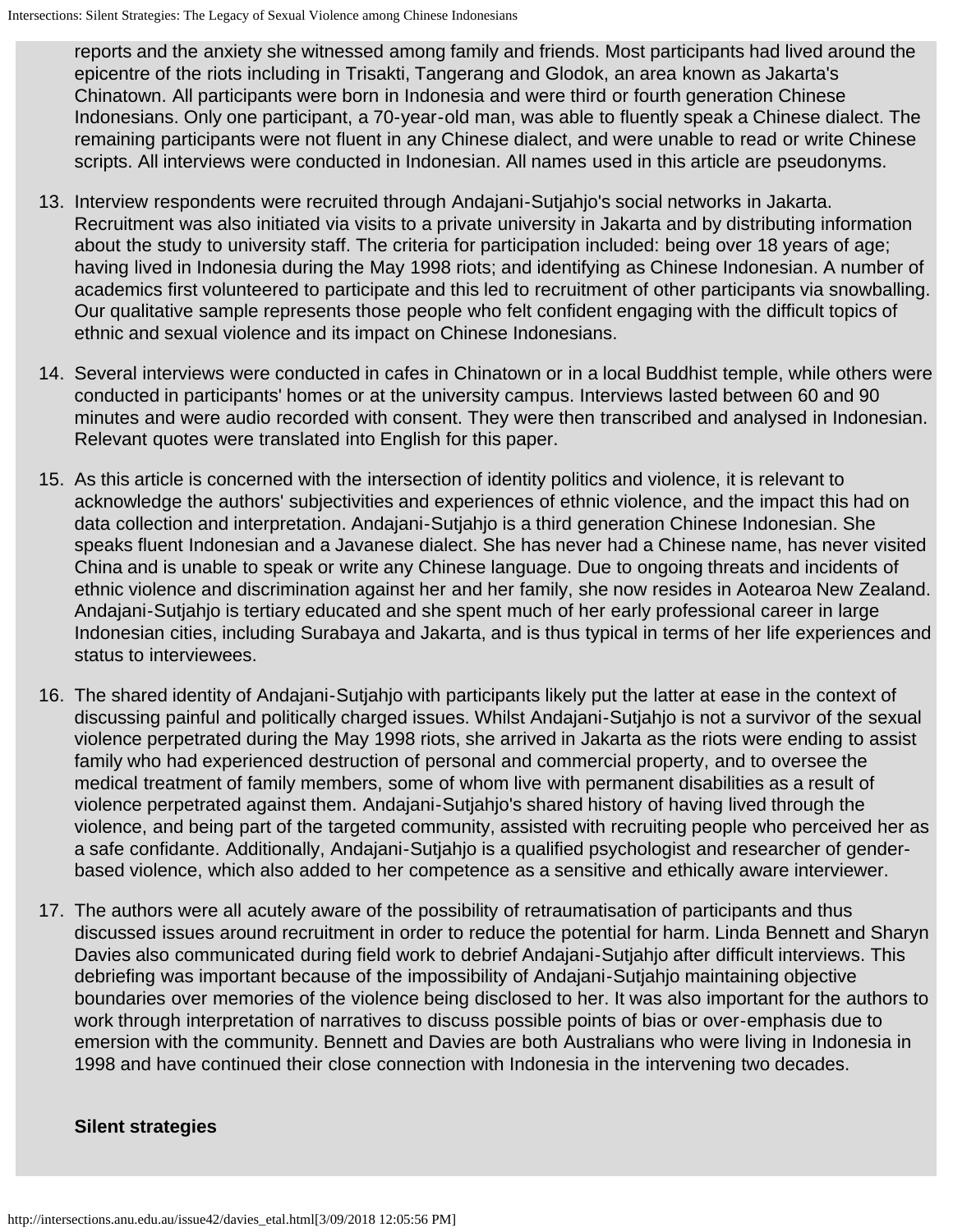<span id="page-4-1"></span><span id="page-4-0"></span>18. While the Indonesian government and the military continue to use silence as a strategy to ensure that the perpetrators of the May 1998 rapes remain unpunished, Chinese Indonesians use silence to keep themselves safe. Strategies of silence have long been used by Chinese Indonesians. During the Suharto period Chinese Indonesians created *yayasan* (foundations) as a way to silently conduct business and to evade taxation;[\[33\]](#page-9-21) creating *yayasan*, rather than businesses, meant such endeavours seemed benign and nonthreatening. Confucian practice was banned under Suharto and so Chinese Indonesians silently developed *klenteng* (places of worship) that outwardly conformed to Buddhism, which was not banned. Parents silently hired private Mandarin tutors for their children to ensure language transfer.<sup>[34]</sup> While Chinese Indonesians want to see justice, they also know that strategies of silence have proved effective in keeping them safe. There may also be, as one anonymous reviewer pointed out, 'a mentality of "kalah dan salah" (always losing, always be in the wrong), which is deeply embedded in the psyche and practices of Chinese Indonesians'.[\[35\]](#page-10-1) Below we examine four strategies of silence: invisibility; movement; quietness; and care.

## <span id="page-4-2"></span>*Silence as invisibility*

19. Silence for some women who lived through the May 1998 riots is enacted through making themselves invisible. Lisa was born and raised in Jakarta and was 19 during the May 1998 riots. Lisa continues to live in Jakarta, with her husband and children, and she talked about the continuing need to hide her 'Chinese-ness' and also to de-sexualise her appearance:

When I go to the market I always wear *gombrong-gombrong* (baggy clothes) with messy hair to make myself look unattractive. Also I do it so I won't attract attention because my skin is fair. I always ask my husband to accompany me if he can. I used to go to school and university by bus. Back then I used to wear a jacket, even when it was very hot, over 30 degrees. Also I didn't put any make-up on. I was *nyamar* (in disguise). I covered all of my body, arms and legs. But of course I couldn't cover my face, my hands or my slanting eyes (*miring mata*) so I wore a hat.

- 20. Lisa, like many other Chinese Indonesian women, is publicly aware of her vulnerability, not just as a woman but as a Chinese Indonesian woman. Lisa's choice of attire and where to sit on public transport are closely circumscribed by her desire to avoid attention. Clothing is seen as an effective shield to disguise her 'Chinese-ness' and her femaleness. Lisa also wanted her husband, or other male kin, to act as chaperones.
- 21. For Dewi, a single woman who was 18 at the time of the May 1998 riots, her key to survival as a Chinese Indonesian woman has been to become socially adaptable and to continuously adjust her way of being and behaving. Dewi learned from her interactions with others how to navigate social life and how to disguise her 'Chinese-ness' and her feminine attractiveness in public. The ability and choice to disguise herself according to how she perceives her safety in different contexts is described by Dewi below:

Anytime I go to Bali, I wear a tank-top and shorts and I feel ok and I feel free (*merasa bebas*) and no one is harassing me (laughs) because there are so many *bule* (Western tourists) in Bali, and they even wear bikinis so no one notices me. I am not in the spotlight (laughs). It feels good to be less visible.

22. Angel, who was 18 at the time of the May 1998 riots, was raised in a small town in Eastern Nusa Tenggara Province. Angel moved to Jakarta several years after the May 1998 riots and described her shifting understanding of personal space and safety. It was only after the move that she was made aware of her 'Chinese-ness,' both directly and indirectly, through her interaction with locals. She felt that she then needed to redefine what safe public appearance and safe space were in the company of non-Chinese Indonesian men:

I was raised in a place with little ethnic conflict or apparent racism. But here in Jakarta, I became more aware of my Chinese-ness. I now have these two radars [gesturing two antennas hovering above her head]. My safe-space boundary is very important. I always do a scenic scanning of people around me so no one stands within my radars. When waiting for the bus, I always try to find a space or a place where I can stand. I choose to stand next to a wall or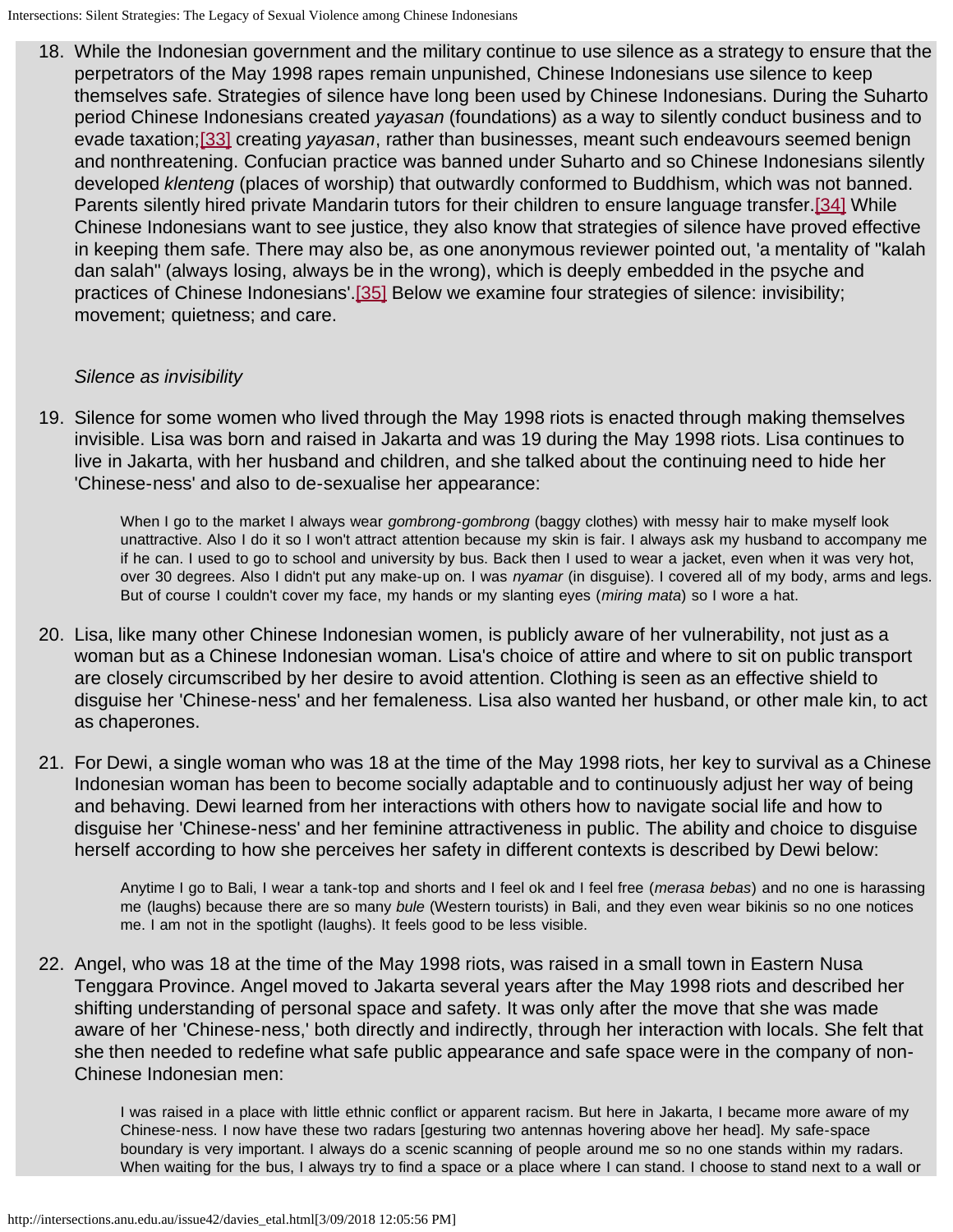against the wall away from the crowd. I am hoping not to be noticed but at the same time to be able to see any threat.

23. East Nusa Tenggara Province, where Lisa grew up, is a predominantly Christian area. Whilst Angel's childhood was not marked by intense feelings of being born into an ethnic minority, her adult experiences of being a Chinese Indonesian woman in Jakarta following the May 1998 riots have led to a heightened sense of belonging to a threatened group. This belonging resulted in Angel reexamining the way she presented herself in public and constantly seeking a safe hiding place in public. Angel's experiences demonstrate how the historical and geographic specificity of the assaults of Chinese Indonesian women endure over time and across space and manifest more intensively for those living in particular sites where the violence was most extreme. The spatial nature of the act of invisibility and camouflage can be read here as the art of political disguise.[\[36\]](#page-10-2)

#### <span id="page-5-0"></span>*Silence as movement*

- 24. The majority of Chinese Indonesians have had no desire or intention to leave Indonesia. There can be no return to a Chinese homeland when one has never been to China, does not speak the language, has no contacts in the country and has always lived in Indonesia. Lani, who at the time of interview was 35 and single, did have thoughts of moving abroad following the May 1998 riots but did not have the financial means to do so. Lani understood Indonesia's political culture as volatile and unpredictable and felt that at any time *kerusuhan* (riots) could occur. If the riots occurred again Lani felt that 'Chinese Indonesians will be scapegoats for such violence and will be the last priority in terms of receiving government protection.' Thus, while Lani sees no option except staying in Indonesia, she feels a constant threat of violence. Brevie, who was 38 and married at the time of interview, feels deep ambivalence about the possibility of having to relocate in the event of further violence. She stated: 'My work is here, I am being educated here. My church and my family are here so I don't want to move out.' Brevie does not want to give up all that is familiar and valuable in her life despite her fears of recurring ethnic violence.
- 25. Dewi, who was introduced above, explained that her survival strategy has been to be ready to move at any point, to make no fuss, to be adaptable and to be inaudible:

**Dewi**: One has to be ready to remove oneself/carry oneself in terms of body language and gesture (*bisa bawa diri*) because here in Indonesia we Chinese Indonesians are only *numpang* (lodging).

#### **Andajani-Sutjahjo**: *Numpang*?

**Dewi**: Yes, Chinese Indonesians are born here but most Indonesians do not consider us Indonesian. We are like half this and half that. We have an ambiguous status. We supposedly want to go back to the Chinese mainland. But if we do we won't be accepted there either. And here we are not getting acceptance either, especially not by the government which always makes things difficult for us. You see we can't cover our face so wherever we go they call us *Cina* [a derogatory term for Chinese]. So basically whatever the government or its local representatives tell us we do. That is all. No less, no more.

#### **Andajani-Sutjahjo**: What do you mean?

**Dewi**: Well, for example, we need to get lots of letters and certificates from the civil office to do things. So because we need to get those things we just keep quiet and don't cause any fuss (*jangan aneh-aneh*).

<span id="page-5-2"></span><span id="page-5-1"></span>26. This excerpt from Dewi shows that Chinese Indonesians use silence as a way to deal with living in a society that considers them merely lodgers. Being ready to move, and by not making a fuss, Chinese Indonesians seek to live largely under the radar. At the same time, this silence is used as a political tool by those in power to continue to control Chinese Indonesians and render them inaudible and invisible.[\[37\]](#page-10-3) In public spaces, Chinese Indonesians adopt a passive and indirect approach against the more direct and active methods used by those in positions of power.[\[38\]](#page-10-4)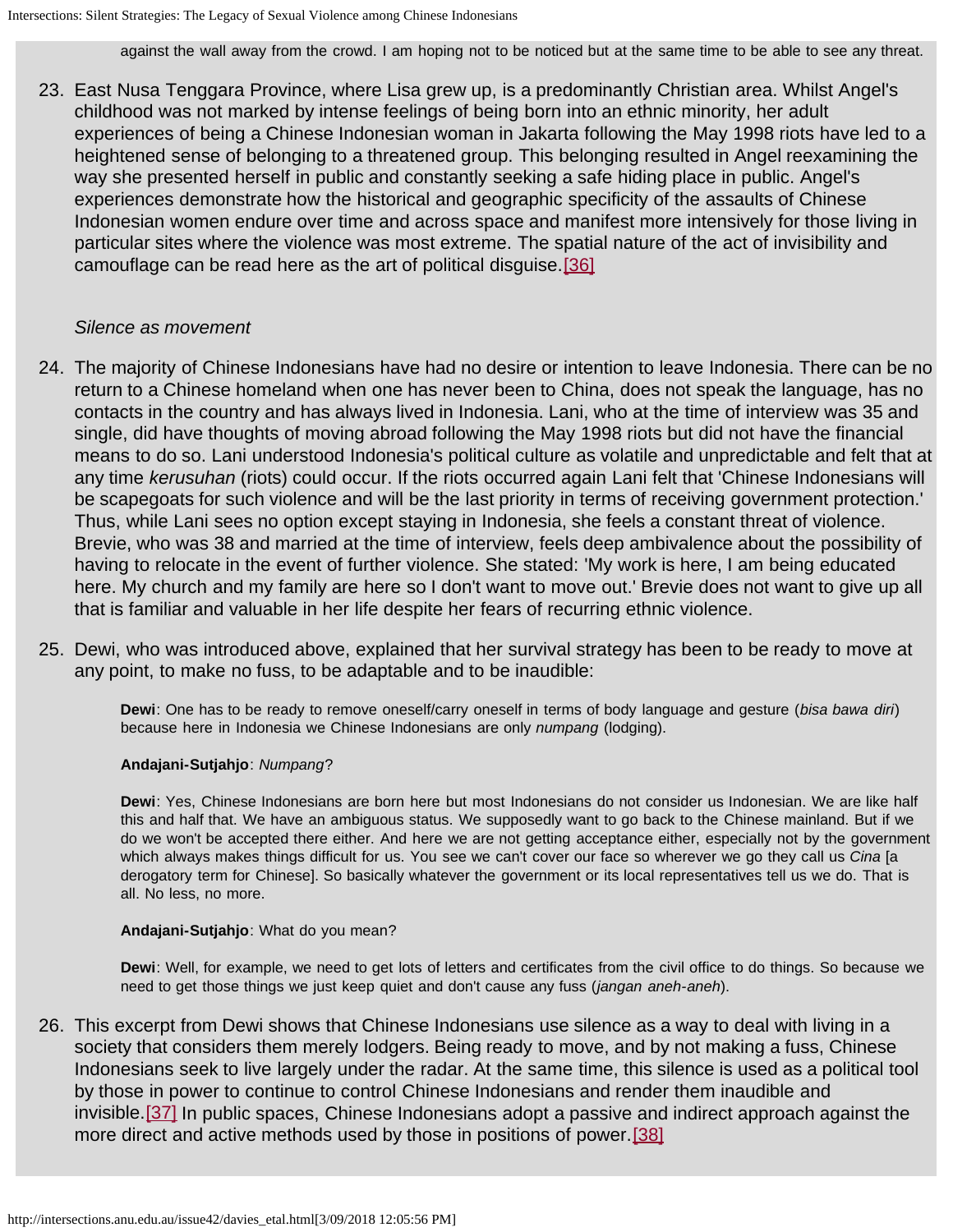#### *Silence as quietness*

27. Christina has completed degrees at both Australian and United States of American universities and was 47 at the time of interview. She identifies as both Javanese and Indonesian Chinese. Christina explained the discrimination against Chinese Indonesians as a form of structural racism:

Subjectively, I have never felt safe living in Indonesia. I feel as if I am an object of violence and this causes significant social trauma. It's a form of violence perpetrated by the state as a system against me as an individual. Imagine, my father is indigenous Indonesian but I never feel myself as 'original' because of my Chinese blood from my mother. I am not *utuh* (whole/intact). My self-identity is always in conflict. It is because of the way I look, my face. Once I went to visit a civil office to get my marriage certificate. I read the fee structure and it said the fee was 50 thousand rupiah. But then they made it difficult for me by asking for my certificate of citizenship. Of course I don't have that as I am Indonesian by birth. They asked me to pay 350 thousand rupiah which is seven times more than the official fee. I asked for clarification, but one of the female officers shouted to embarrass me and said sarcastically 'Yes Ma'am, marry that board then.' Then my husband pulled my hand, told me to be quiet, and asked me to leave so we wouldn't cause a scene.

28. Christina has learnt that Chinese Indonesians must be quiet. Christina's attempt to seek just treatment was impossible. Chinese Indonesians are expected to be absent in the public sphere, they must be invisible and refrain from speaking. Fanny, who was 35 at the time of interview, has also learnt to be quiet:

As someone who is Chinese, you are different; you are seen as being different. Indigenous Indonesians and the state consider us as different. I can't change my face. When someone calls me *amoy* (a derogatory name for a Chinese Indonesian girl), well that's harassment. So I keep quiet.

29. Chinese Indonesians embody narratives of silence so as not to draw attention to themselves and to not provoke arguments. Chinese Indonesians also learn about public spaces that are forbidden, or when they must enter them they keep quiet. In a longer interview, Fanny talked of how her father reinforced for her their 'otherness' and how they could never properly belong to Indonesia.

#### *Silence as care*

<span id="page-6-0"></span>30. Chinese Indonesian men also spoke of a strong sense of responsibility for protecting Chinese Indonesian women from potential sexual violence. This responsibility stemmed from their socialisation into the role of family protectors and desire to be in solidarity with the Chinese Indonesian community. These men expressed a keen awareness that Chinese Indonesian women are viewed as sexual objects of non-Chinese men's desire. These men described a sense of non-kin protection, or fictive kinship, in which individuals who are not biologically related share a historical and cultural bond.[\[39\]](#page-10-5) Hence, being Chinese Indonesian influences collective awareness among Chinese Indonesian men with regard to their role in protecting Chinese Indonesian women from sexual violence. Men's sense of duty translates into practical terms in forms of monitoring and chaperoning women's movements.[\[40\]](#page-10-6) This attention to women's mobility is intended to protect women, but at the same time reinforces the notion that women are not safe. The two quotes below illustrate how Chinese Indonesian men of different ages express their concerns and duties about protecting Chinese Indonesian women. Budi, who was a 35-year-old married man at the time of interview, noted:

<span id="page-6-1"></span>I think a Chinese man has more privileges than a Chinese woman. We are relatively safe when we walk alone. Often when I see a Chinese girl walking alone, I felt *deg degan* [worried and my heart beats faster]. I often observe how groups of *pribumi* [native Indonesian] men watch a Chinese girl from hair to toe with *mupeng* [*muka pengen*, a hungry/desiring face]. So even if such a girl is not a relative of mine, I feel as if I have to watch over her until she is safe from the harassment of those men.

31. Lina, a 30-year-old single woman at the time of interview, spoke of her father in terms of his wanting her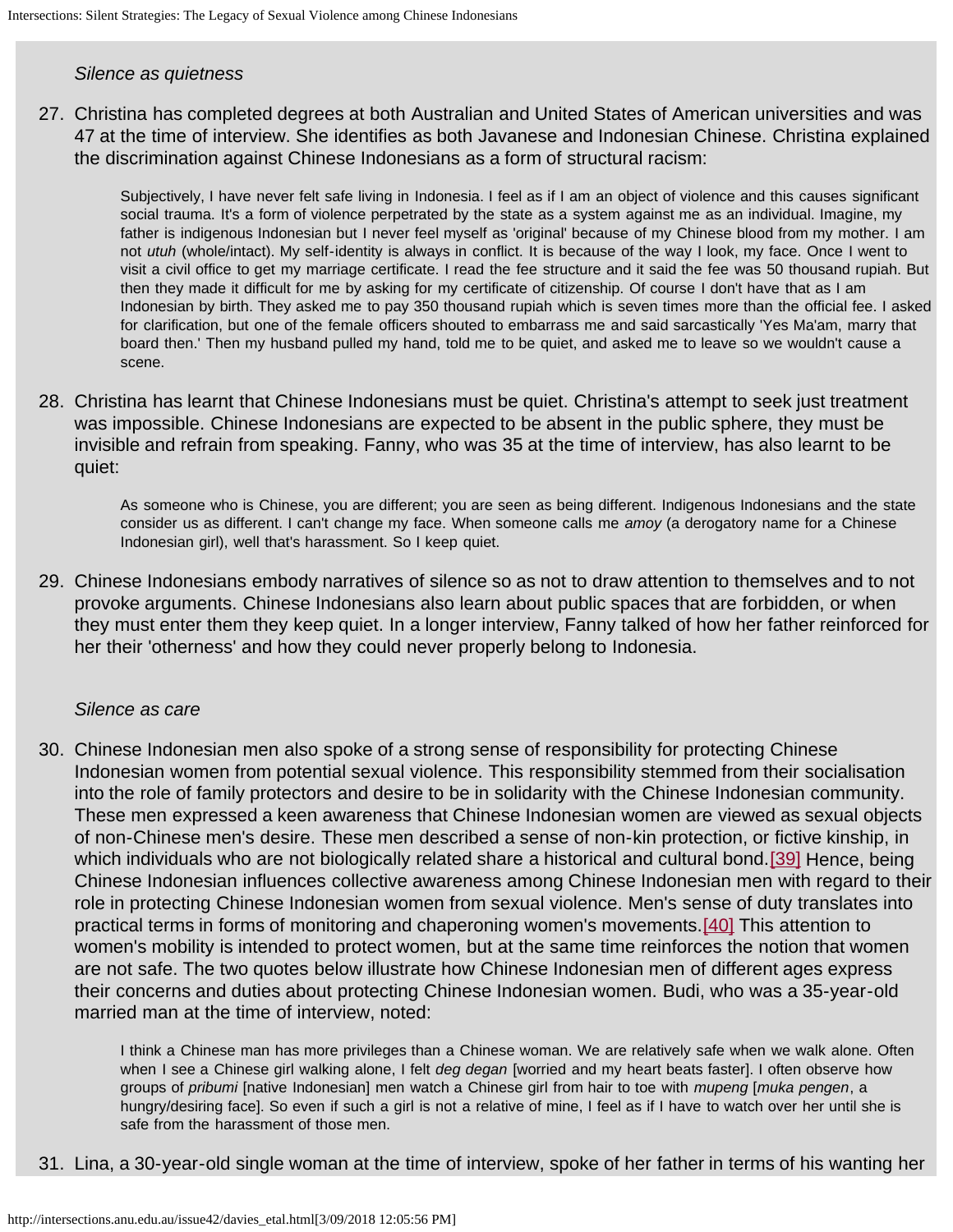#### to stay safe:

My father always reminded me that whenever I am in a bus I have to sit next to an older lady, and always start a conversation with someone sitting next to me, but keep it to speaking with women only. Then if something happens that woman hopefully will help me.

32. The advice given by Lina's father acknowledged the vulnerability of his daughter in public, as well as his feeling of powerlessness and hope that an older woman would help Lina if she were in danger. Similarly, Angel who moved to Jakarta for her study also mentioned that she would sit close to an older woman if possible, especially when travelling alone on public transport. Silence here denotes a way of blending in and protecting oneself in a vulnerable position. The disguise or camouflage becomes a spatial practice that is effective when one examines and pays close attention to the surrounding environments. James Robinson describes this act of disguise, or camouflage, as being closely associated with social and cultural imaginings where social space becomes rendered an emotional space of sanctuary and refuge.<sup>[\[41\]](#page-10-7)</sup>

## <span id="page-7-0"></span>**Conclusion**

- 33. In many ways life for Chinese Indonesians improved after the downfall of Suharto. Following the events of 1998, demands were made by human rights activists and others for the political protection of women from violence. In October 1998 the independent National Commission on Violence against Women was formed. Incumbent President Habibie made a formal apology in a speech on Martyr's Day, 10 November 1998, condemning the rape of women and the violence of the May riots.
- 34. In 1998, Presidential Instruction No 26 removed the regulation requiring ethnic Chinese Indonesians to produce certificates of citizenship when enrolling in school or making official applications. In 2000, Presidential Decree No 6 removed the ban on the practice of Chinese traditions, beliefs and customs. In 2001, then President Wahid removed the ban on the display of Chinese characters and the importation of Chinese publications, and this removal resulted in a booming Chinese-language educational sector in Indonesia.[\[42\]](#page-10-8)
- <span id="page-7-4"></span><span id="page-7-3"></span><span id="page-7-2"></span><span id="page-7-1"></span>35. In 2003, President Megawati, declared support for Chinese education and the establishment of Chinese Studies departments in Indonesian universities and she officially included the Chinese New Year as a state holiday.[\[43\]](#page-10-9) In 2004, President Megawati declared that Chinese Indonesians were no longer required to possess an Indonesian Citizenship Certificate and she stated that Chinese Indonesians are no different to those claiming themselves bumiputera (indigenous Indonesians).[\[44\]](#page-10-10) It should be noted, even after President Megawati's declaration, these rules are still being broken by officials at the local level.[\[45\]](#page-10-11) Chinese Indonesian communities took advantage of reforms to establish political parties, nongovernment organisations and action groups to promote solidarity and fight for the abolition of discriminatory laws. Some of those groups included the Chinese Indonesian Reform Party; the Indonesian Chinese Social Clan Association; the Association of Indonesian Chinese Descents; and youth groups such as GANDI.<sup>[\[46\]](#page-10-12)</sup> Many Chinese Indonesian groups also promoted pluralism and multiculturalism to revitalise Chinese culture, media, language and religion.[\[47\]](#page-10-13)
- <span id="page-7-7"></span><span id="page-7-6"></span><span id="page-7-5"></span>36. Yet, ongoing discrimination against Chinese Indonesian communities continues to hinder women's ability to come forward and claim justice and demand that perpetrators of the rapes be held accountable. Discrimination has been internalised as part of Chinese Indonesian identity. There have been ongoing questions of the loyalty of Chinese Indonesians to the state.[\[48\]](#page-10-14) Fear is tangibly felt, not least most recently during the arrest and imprisonment of Chinese Indonesian politician Ahok. Chinese Indonesians continue to be seen as scapegoats for any political and economic turmoil.
- 37. The Chinese Indonesian community still fears sexual violence. All Chinese Indonesian women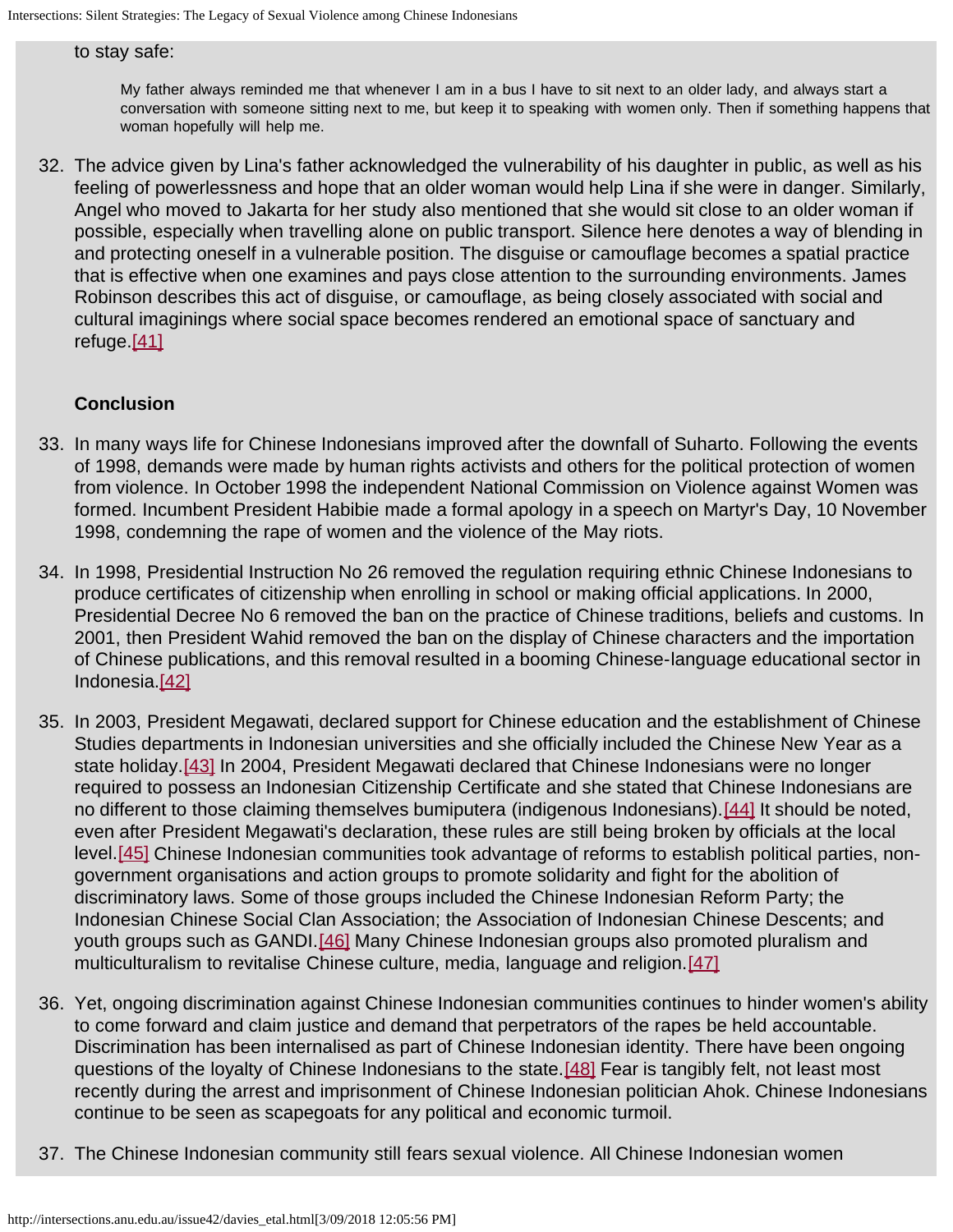interviewed reported a pervasive fear of rape and sexual harassment. All Chinese Indonesian men interviewed described a sense of heighted fear of sexual violence being perpetrated against Chinese Indonesian women. Chinese Indonesian women, as the perceived property of Chinese Indonesian men, make an easy target for grievances. Women are thus silent subalterns. [\[49\]](#page-10-15) As a result of continued fear, Chinese Indonesian communities still feel vulnerable and exclude themselves from public life by making themselves silent.

- <span id="page-8-12"></span><span id="page-8-11"></span>38. An aesthetic of silence continues to exist where Chinese Indonesian women carve out an appearance that silences.[\[50\]](#page-10-16) This silence can be simultaneously read as disempowering and empowering. Chinese Indonesian women choose strategies of silence: silences as invisibility; movement; quietness; and care. Silence is a modality of defence whereby women can preserve sanity and wellbeing. Silence is an active, informed modality, a form of resistance shaped by historical and ongoing violence. Silence is also used to reclaim dignity and sovereignty.
- <span id="page-8-13"></span>39. A resolution to the May 1998 Rapes is critical for the healing of Chinese Indonesians, not just for survivors and immediate victims but for the community at large.<sup>[51]</sup> Indonesia needs to acknowledge wrongs and demonstrate that organised sexual violence against women will not be tolerated. Continued denial by the state is a denial of moral accountability and serves only to further reinforce that Chinese Indonesians cannot trust the state. The internalised fear of violence can only be ameliorated and healed once the nation publically condemns the violence, brings perpetrators to justice, and restores dignity for Chinese Indonesians.

#### **Notes**

<span id="page-8-0"></span>[\[1\]](#page-0-0) Jemma Purdey, *Anti-Chinese Violence in Indonesia 1996–1999*, Singapore: Singapore University Press, 2006.

<span id="page-8-1"></span>[\[2\]](#page-0-1) Purdey, Anti-Chinese Violence in Indonesia; John T. Sidel, 'Macet total: Logistics of circulation and accumulation in the demise of Indonesia's New Order,' Indonesia 66 (1998): 159–94, [DOI: 10.2307/3351451](https://doi.org/10.2307/3351451)

<span id="page-8-2"></span>[\[3\]](#page-0-2) Monika S. Winarnita, 'The tragedy of May 1998,' *Inside Indonesia* 95, January–March 2009.

<span id="page-8-3"></span>[\[4\]](#page-0-3) [Camely Arta](http://magdalene.co/news-1208-never-forgets-may-98-tragedy-komnas-perempuan.html), 'Never forget May 98 Tragedy,' *Komnas Perempuan*, 8 May 2017. Online: http://magdalene.co/news-1208 never-forgets-may-98-tragedy-komnas-perempuan.html (accessed 28 February 2018).

<span id="page-8-4"></span>[\[5\]](#page-0-4) *Tragedi Mei 1998 dalam Perjalanan Bangsa Disangkal!* (Denial, May 1998 Tragedy in the Nation's Journey!), Jakarta: Komisi Nasional Anti Kekerasan Terhadap Perempuan, 2003; Komnas Perempuan. Reformasi 14 Tahun: 'Defisit Demokrasi Menghalangi Pemenuhan Hak Konstitutional Perempuan,' *Indonesian Conference on Religion and Peace (ICRP)*, 2012. Online: <http://icrp-online.com/2012/05/15/defisit-demokrasi-halangi-hak-konstitusional-perempuan/>(accessed 28 February 2018).

<span id="page-8-5"></span>[\[6\]](#page-0-5) Krishna Sen, '"Chinese" Indonesians in national cinema,' *Inter-Asia Cultural Studies* 7(1) (2006): 171–84, [DOI:10.1080/14649370500463877.](https://doi.org/10.1080/14649370500463877)

<span id="page-8-6"></span>[\[7\]](#page-1-0) Luce Irigaray, *This Sex which is Not One*, Ithaca, NY: Cornell University Press, 1985.

<span id="page-8-7"></span>[\[8\]](#page-1-1) Sophia Dingli, 'We need to talk about silence: Re-examining silence in International Relations theory,' *European Journal of International Relations* 21(4) (2015): 721–42, [DOI: 10.1177/1354066114568033.](https://doi.org/10.1177/1354066114568033)

<span id="page-8-8"></span>[\[9\]](#page-1-1) Gurminder K. Bhambra and Robbie Shilliam (eds), *Silencing Human Rights: Critical Engagements with a Contested Project*, Basingstoke, Hampshire: Palgrave Macmillan, 2009.

<span id="page-8-9"></span>[\[10\]](#page-1-2) Adrienne Rich, 'Cartographies of silence,' in *The Fact of a Doorframe: Selected Poems 1950–2001*, edited by Adrienne Rich, 138–43. New York: W.W. Norton & Company, 2002.

<span id="page-8-10"></span>[\[11\]](#page-1-3) Johan Galtung, 'Cultural violence,' *Journal of Peace Research* 27(3) 1990): 291–305. [DOI:](https://doi.org/10.1177/0022343390027003005) [10.1177/0022343390027003005](https://doi.org/10.1177/0022343390027003005).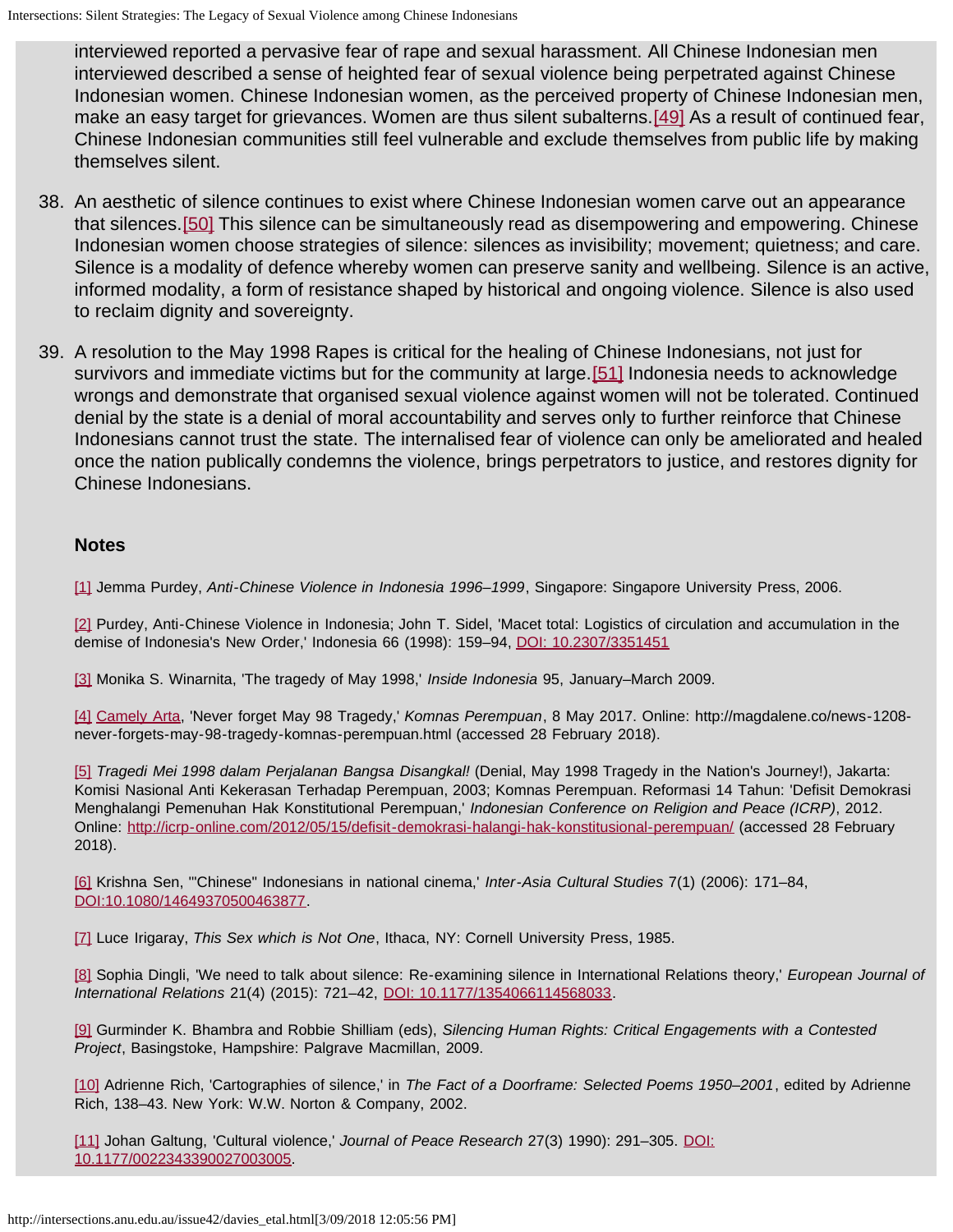<span id="page-9-0"></span>[\[12\]](#page-1-4) Michel Foucault, *Madness and Civilization: A History of Insanity in the Age of Reason*, translated by Richard Howard, London: Tavistock Publications, 1967.

<span id="page-9-1"></span>[\[13\]](#page-1-5) Patrick Hanafin, '"As nobody I was sovereign": Reading Derrida reading Blanchot,' *Societies* 3 (2013): 43–51. [DOI:](https://doi.org/10.3390/soc3010043) [10.3390/soc3010043](https://doi.org/10.3390/soc3010043).

<span id="page-9-2"></span>[\[14\]](#page-1-6) Jane L. Parpart, 'Choosing silence: Rethinking voice, agency and women's empowerment,' in *Secrecy and Silence in the Research Process*, edited by Roisin Ryan-Flood and Rosalind Gill, 15–29, New York: Routledge, 2010.

<span id="page-9-3"></span>[\[15\]](#page-1-7) Parpart, 'Choosing silence.'

<span id="page-9-4"></span>[\[16\]](#page-1-8) Wendy Brown, *Edgework: Critical Essays on Knowledge and Politics*, Oxford: Princeton University Press, 2005.

<span id="page-9-5"></span>[\[17\]](#page-1-9) Jacques Rancière, *The Politics of Aesthetics*, London: Continuum, 2004.

<span id="page-9-6"></span>[\[18\]](#page-1-10) Dingli, 'We need to talk about silence.'

<span id="page-9-7"></span>[\[19\]](#page-1-11) Keith H. Basso, '"To give up on words': Silence in Western Apache culture,' *Southwestern Journal of Anthropology* 26(3) (1970): 213–30. [DOI: 10.1086/soutjanth.26.3.3629378.](https://doi.org/10.1086/soutjanth.26.3.3629378)

<span id="page-9-8"></span>[\[20\]](#page-1-12) Linda R. Bennett, 'Poverty, opportunity and purity in paradise: Women working in Lombok's tourist hotels,' in *Women and Work in Indonesia*, edited by Lyn Parker and Michele Ford, 82–103. London: Routledge, 2008.

<span id="page-9-9"></span>[\[21\]](#page-1-13) Hanafin, "As nobody I was sovereign".

<span id="page-9-10"></span>[\[22\]](#page-1-14) Upendra Baxi, 'Epilogue: Whom may we speak for, with and after: Re-silencing human rights,' in *Silencing Human Rights: Critical Engagement with a Contested Project*, edited by Gurminder K, Bhambra and Robbie Shilliam, 251–63, Basingstoke, Hampshire: Palgrave Macmillan, 2009.

<span id="page-9-11"></span>[\[23\]](#page-2-0) Purdey, *Anti-Chinese Violence in Indonesia*.

<span id="page-9-12"></span>[\[24\]](#page-2-1) Leo Suryadinata, *Ethnis Tionghoa dan Nasionalisme Indonesia 1965–2008* (Ethnic Chinese Indonesian and Nationalism 1965–2008), Jakarta, Kompas, 2010.

<span id="page-9-13"></span>[\[25\]](#page-2-2) Chang-Yau Hoon, 'Assimilation, multiculturalism, hybridity: The dilemmas of the ethnic Chinese in post-Suharto Indonesia,' *Asian Ethnicity*, 7(2) (2006): 149–66, [DOI: 10.1080/14631360600734400](https://doi.org/10.1080/14631360600734400).

<span id="page-9-14"></span>[\[26\]](#page-2-3) Sarah Turner, 'Setting the scene speaking out: Chinese Indonesians after Suharto,' *Asian Ethnicity* 4(3) (2003): 337–52, [DOI 10.1080/1343900032000117187.](https://doi.org/10.1080/1343900032000117187)

<span id="page-9-15"></span>[\[27\]](#page-2-4) Sarah Turner and Pamela Allen, 'Chinese Indonesians in a rapidly changing nation: Pressures of ethnicity and identity,' *Asia Pacific Viewpoint* 48(1) (2007): 112–27, [DOI: 10.1111/j.1467-8373.2007.00334.x](https://doi.org/10.1111/j.1467-8373.2007.00334.x).

<span id="page-9-16"></span>[\[28\]](#page-2-5) Hoon, 'Assimilation, multiculturalism, hybridity.'

<span id="page-9-17"></span>[\[29\]](#page-2-6) Iwan Santosa, *Peranakan Tionghoa di nusantara* (Chinese Indonesia in the Indonesian Archipelago), Jakarta: Kompas, 2012.

<span id="page-9-18"></span>[\[30\]](#page-2-7) Filomeno V. Aguilar, 'Citizenship, inheritance and the indigenizing of "Orang Chinese" in Indonesia,' *Positions: East Asia Cultures Critique* 9(3) (2001): 501–533. [DOI: 10.1215/10679847-9-3-501](https://doi.org/10.1215/10679847-9-3-501).

<span id="page-9-19"></span>[\[31\]](#page-2-8) Bart Luttikhuis and A. Dirk Moses, 'Mass violence and the end of the Dutch colonial empire in Indonesia,' *Journal of Genocide Research* 14(3–4) (2012): 257–76. [DOI: 10.1080/14623528.2012.719362.](https://doi.org/10.1080/14623528.2012.719362)

<span id="page-9-20"></span>[\[32\]](#page-2-9) Robert Cribb and Charles A. Coppel, 'A genocide that never was: Explaining the myth of anti-Chinese massacres in Indonesia, 1965–66,' *Journal of Genocide Research* 11(4): 2009: 447–65. [DOI: 10.1080/14623520903309503;](https://doi.org/10.1080/14623520903309503) Purdey, *Anti-Chinese Violence in Indonesia*.

<span id="page-9-21"></span>[\[33\]](#page-4-0) Chang Yau Hoon, 'Face, faith and forgiveness: Elite Chinese philanthropy in Indonesia,' *Journal of Asian Business* 24(1– 2) (2010): 51–66.